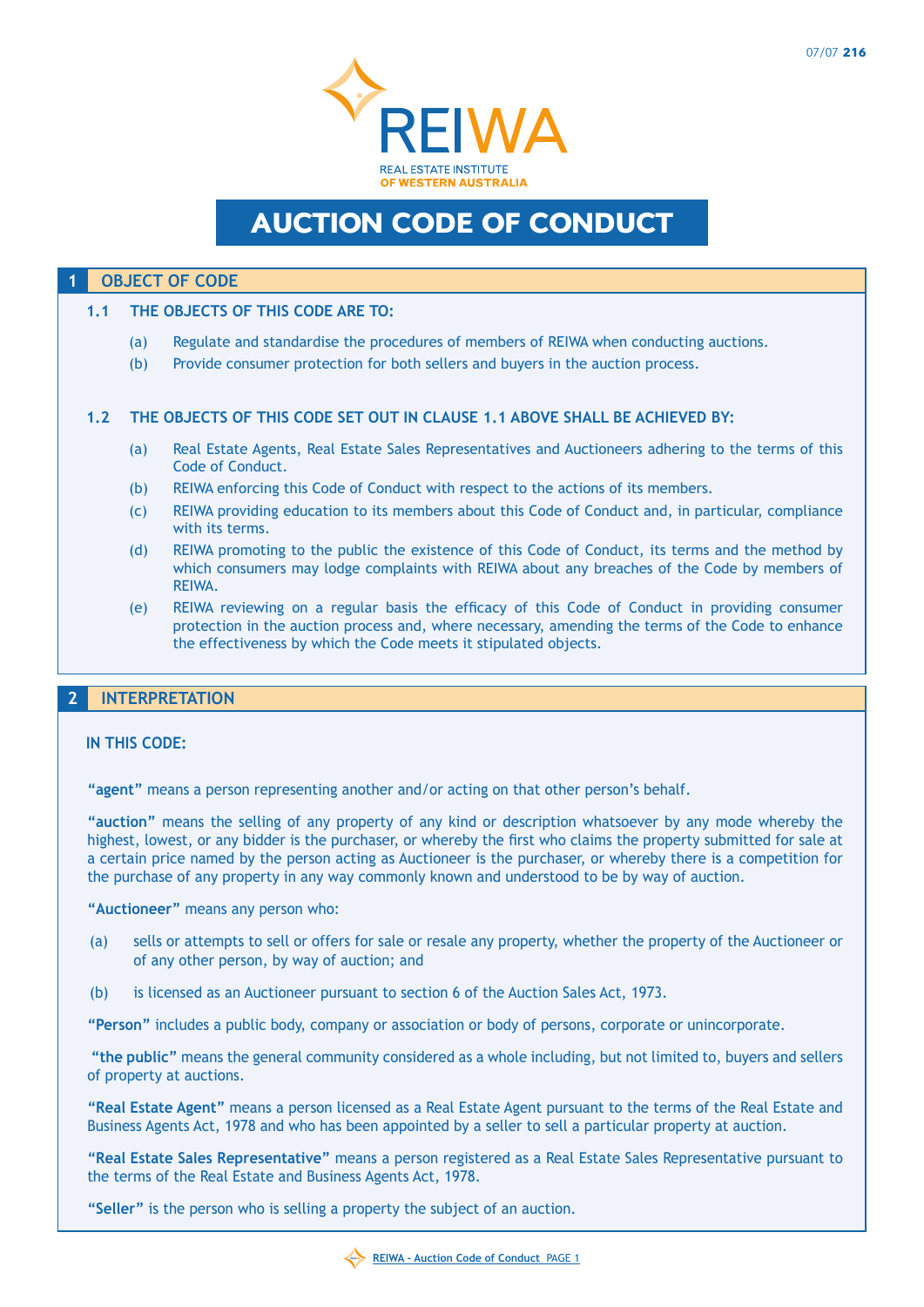## **3 GENERAL CONDUCT OF REAL ESTATE AGENTS, REAL ESTATE SALES REPRESENTATIVES & AUCTIONEERS**

In addition to the obligations placed upon Real Estate Agents, Real Estate Sales Representatives and Auctioneers pursuant to the provisions of the REIWA Members' Codes of Practice, as set out in clause 7 below:

- 3.1 Real Estate Agents, Real Estate Sales Representatives and Auctioneers acting in relation to auctions must at all times act with honesty and fairness when dealing with members of the public.
- 3.2 Real Estate Agents, Real Estate Sales Representatives and Auctioneers acting in relation to auctions must at no time:
	- (a) act in an unconscionable manner;
	- (b) unduly harass or coerce any member of the Public; or
	- (c) apply sales pressure to any member of the Public that, in all the circumstances, is unfair. 1

#### **4 BEFORE THE AUCTION**

- 4.1 Real Estate Agents shall not advertise a property as being for sale by auction unless there is intended to be a genuine auction and unless a legally valid written authority to auction form has been duly executed by or on behalf of the Seller.
- 4.2 Prior to any auction the Real Estate Agent appointed by a Seller to sell the particular property by auction shall make available for inspection to any person who so requests the terms and conditions under which the sale of the property by auction will be undertaken.
- 4.3 If applicable, the Real Estate Agent shall specify in the terms and conditions of sale referred to in clause 4.2 above that the Seller reserves the right to bid for the property either personally or through an agent and shall identify the number of those reserved bids.
- 4.4 The Real Estate Agent shall make this Code of Conduct available for inspection prior to the auction by providing copies of this Code to any person to whom the Real Estate Agent gives a copy of the terms and conditions of the auction.
- 4.5 If the seller so instructs, the Real Estate Agent must inform the Public in all advertising devised by the Real Estate Agent with respect to the property that offers for the property may be considered prior to the Auction.

## **5 AT THE AUCTION**

- 5.1 The terms and conditions of any auction sale shall be on display and available for inspection together with this Code at the auction. Any portion of the terms and conditions relating to the description of the property shall be read aloud by the Auctioneer appointed to conduct the auction of the property at the commencement of that auction.
- 5.2 Before commencement of the bidding for a property, the Auctioneer shall announce whether the Seller is selling with a reserve price. It shall not be necessary for that reserve price to be disclosed to bidders.
- 5.3 If the Seller has reserved the right to bid for the property either personally or through an agent:
	- (a) the Auctioneer shall announce prior to the commencement of the bidding that the Seller has so reserved the right to bid and shall at that time specify whether the Auctioneer, the seller or some other person on behalf of the seller will be making those bids;
	- (b) where the Auctioneer has been appointed to bid on behalf of the Seller all bids made on behalf of the Seller shall be so made by the Auctioneer and notice of that fact shall be given prior to the commencement of the bidding for the property;

1 Examples of where the provisions of clause 3.2 may be breached would include:

(e) disguising onerous terms in contracts by the use of fine print or complex language.

<sup>(</sup>f) providing advice as to the terms of a contract of sale to a potential bidder/buyer or advice as to the terms of an authority to auction to a seller without mentioning or adequately describing the obligations placed upon the consumer by the contracts concerned.



<sup>(</sup>a) where bids are accepted from persons who are known to be suffering from dementia, intoxicated or confused as to the nature of the auction process.

<sup>(</sup>b) where unreasonable pressure is placed on a seller to set a reserve price that is well below the known market price, particularly where the seller is known to be suffering from a disability.

<sup>(</sup>c) the canvassing of potential buyers to attend an auction or to make a bid at an auction, by telephoning the buyers at an unreasonable hour or with unreasonable frequency.

<sup>(</sup>d) belittling, berating or embarrassing a bidder during the conducting of an auction.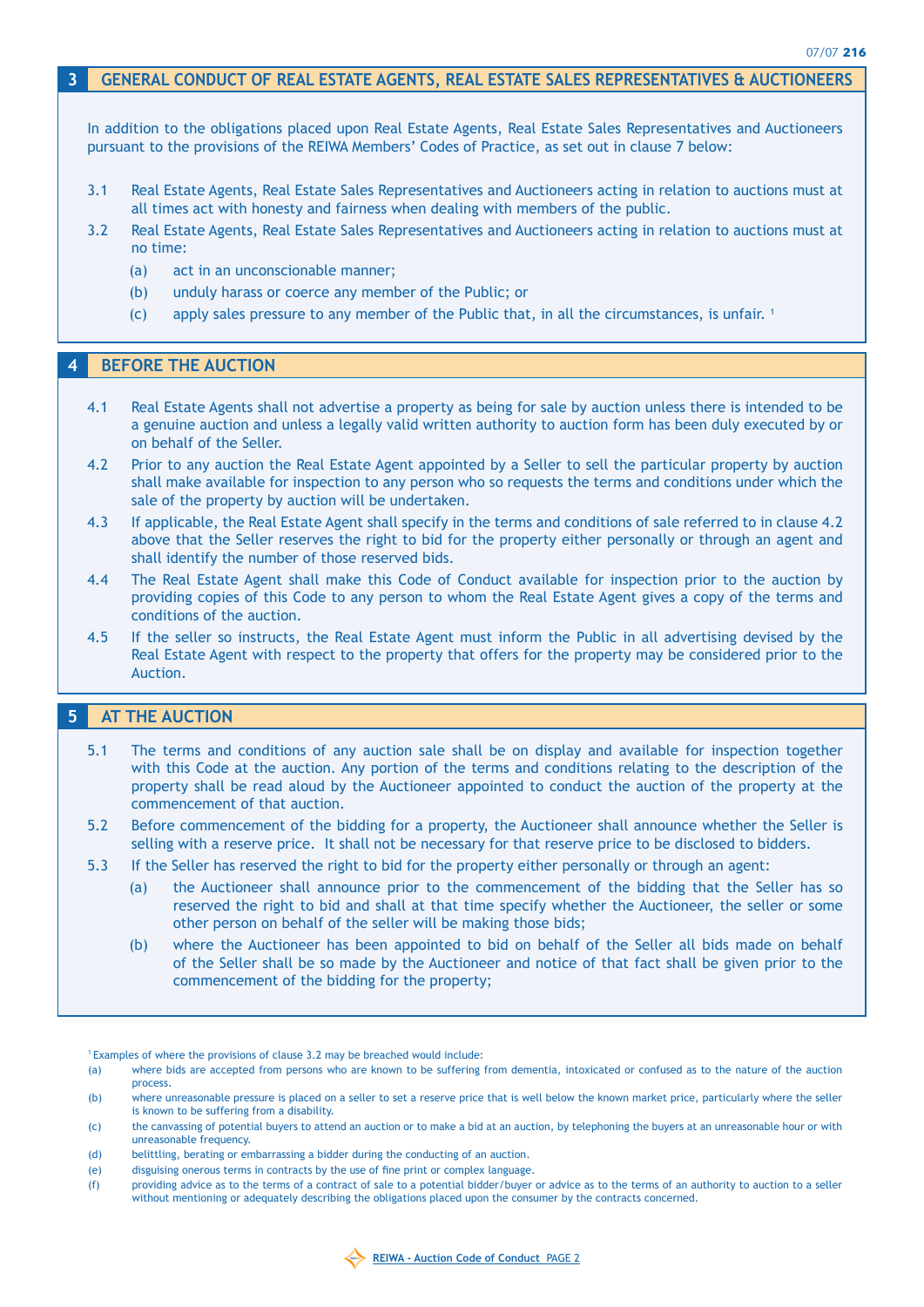## **5 AT THE AUCTION continued**

- (c) where the Seller or some person other than the Auctioneer shall be bidding on behalf of the Seller the Auctioneer shall identify that person prior to the commencement of the bidding for the property;
- (d) the Auctioneer shall announce prior to the commencement of bidding for the property the maximum number of bids which will or may be made during the auction by the Seller or by any person on behalf of the Seller;
- (e) the Auctioneer shall announce, contemporaneously with any bid being made by or on behalf of a seller the fact that the bid has been so made by or on behalf of the seller;
- (f) neither the Real Estate Agent nor any salesperson engaged by the Real Estate Agent shall make or assist any other person to make any bid on behalf of the Seller in contravention of any announcement by the Auctioneer under clause 5.3.
- 5.4 If a property is to be sold at an auction without reserve no bid shall be made by or on behalf of the Seller and no Real Estate Agent or Auctioneer may in any way encourage or be a party to such a bid at the auction provided that this clause shall not apply to any auction where a court has ordered to the effect that the particular auction shall take place without reserve.
- 5.5 The Auctioneer shall ensure that the amount of any bid is clearly stated.
- 5.6 The Auctioneer shall resolve any disputed bid in accordance with the terms and conditions of sale governing the auction.
- 5.7 When any person asks the Auctioneer whether the current bid was a bid made by or on behalf of the Seller, the Auctioneer MUST respond by advising whether or not the bid was made by or on behalf of the Seller.
- 5.8 Under no circumstances may a bid made on behalf of the Seller by an Auctioneer or a Real Estate Agent be at or in excess of any Seller's reserve price.
- 5.9 The Auctioneer shall always clearly announce when the property is about to be sold under the hammer.

## **6 DUMMY BIDDING**

6.1 Dummy bidding is fictitious or false bidding at an auction by non-genuine bidders in the audience with no real intention to buy the property and any Auctioneer or Real Estate Agent who encourages or is a party to such bidding is in breach of this Code PROVIDED that nothing in this clause prevents an Auctioneer or agent from encouraging or being a party to bidding by or on behalf of a Seller as provided for in this code.

## **7 CONSUMER/INDUSTRY AWARENESS AND REVIEW OF THE TERMS OF THIS CODE**

- 7.1 REIWA shall promote the terms of this Code of Conduct to consumers and its members, and REIWA shall collect data with respect to the Code in accordance with procedures set out in its Part IV of the Trade Practices Act and Auction Code of Conduct Compliance Programme Manual.
- 7.2 REIWA shall review the terms of this Code of Conduct and the efficacy of its terms in providing consumer protection in accordance with the procedures set out in its Part IV of the Trade Practices Act and Auction Code of Conduct Compliance Programme.
- 7.3 Consumers and members of REIWA may access the Part IV of the Trade Practices Act and Auction Code of Conduct Compliance Programme by making written contact with the Personal Assistant to the Chief Executive Officer of REIWA or by visiting the REIWA internet site at www.reiwa.com.au.

## **8 THE REIWA MEMBERS' CODES OF PRACTICE**

The following provisions are reproduced from clause 10 of the REIWA Members' Codes of Practice:

- 8.1 In any agency relationship, a member must act in the best interests of his or her principal except where it would be unreasonable or improper to do so.
- 8.2 In any agency relationship, a member must act in accordance with the instructions of his or her principal, except where it would be unreasonable to do so.
- 8.3 A member must act fairly and honestly.
- 8.4 A member must not knowingly engage in any misleading or deceptive conduct.
- 8.5 A member must not engage in any harsh or unconscionable conduct.
- 8.6 A member must act so as to exercise due skill, care and diligence.